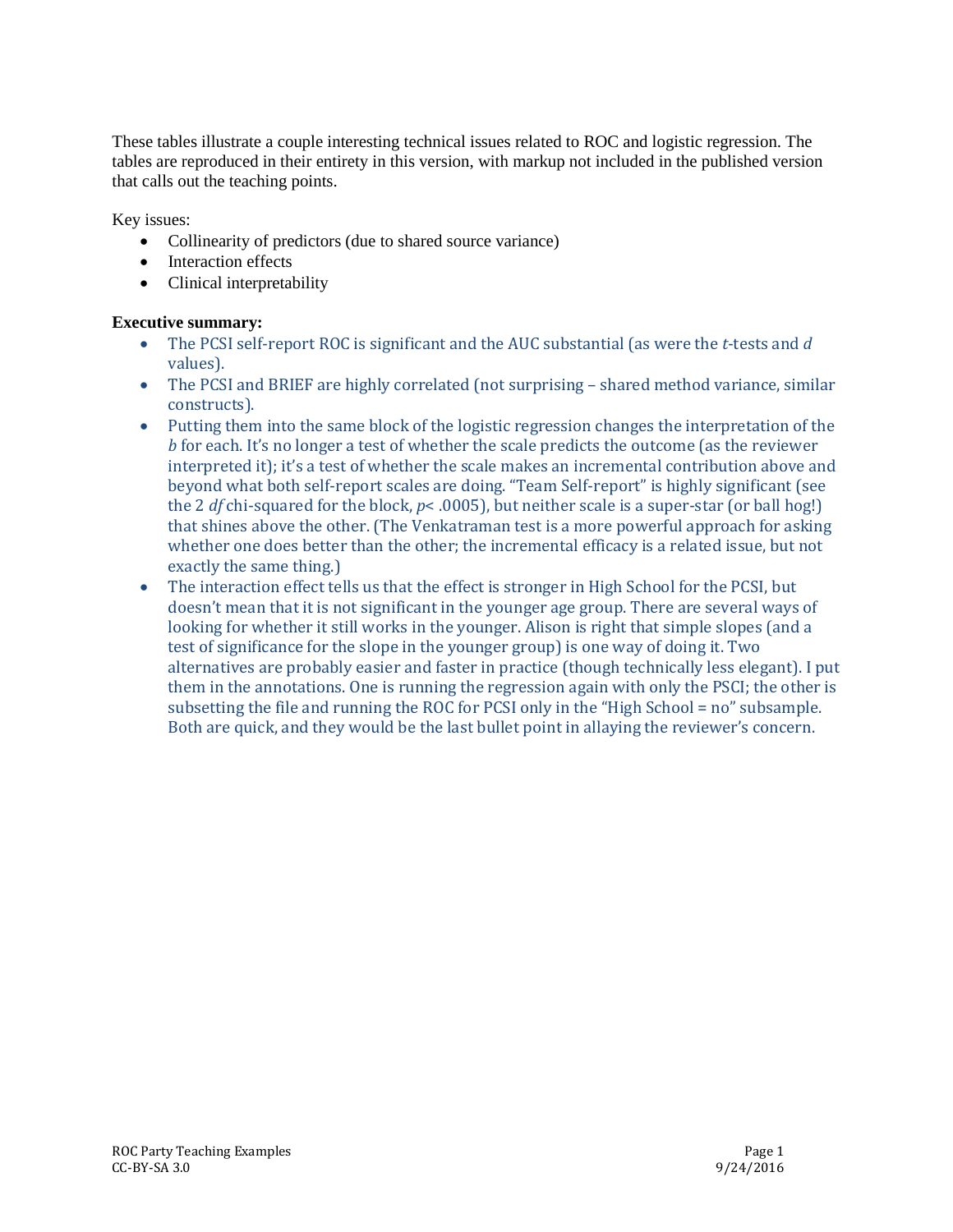| $\frac{1}{2}$                        | <b>School</b>                                           | <b>School</b><br>Problems: |                                |                        |               |
|--------------------------------------|---------------------------------------------------------|----------------------------|--------------------------------|------------------------|---------------|
|                                      | <b>Problems: High</b>                                   | Low                        |                                |                        | <b>Effect</b> |
| <b>Variable</b>                      | $(n = 63)$                                              | $(n = 79)$                 | <b>Test statistic</b>          | $\boldsymbol{p}$       | size          |
| Age in years                         |                                                         |                            |                                |                        |               |
| Mean                                 | 15.14                                                   | 14.79                      | $t(140 df) =$<br>1.14          | .26                    | $d = .19$     |
| SD                                   | 1.68                                                    | 1.89                       |                                |                        |               |
| Female                               | $n = 28(44%)$                                           | $n = 30(38%)$              | $\chi^2$ (1 <i>df</i> ) = 0.61 | .44                    | $phi = .07$   |
| Race (Caucasian %)                   | $n = 50(83%)$                                           | $n = 58(77%)$              | $\chi^2$ (1 <i>df</i> ) = 0.75 | .39                    | $phi = .07$   |
| Level of schooling (High School)     | $n = 41(65%)$                                           | $n = 49(62\%)$             | $\chi^2$ (1 <i>df</i> ) = 0.14 | .71                    | $phi = .03$   |
| Pre-Injury History                   |                                                         |                            |                                |                        |               |
| <b>ADHD/LD</b>                       | $n = 17(27%)$                                           | $n = 15(19%)$              | $\chi^2$ (1 <i>df</i> ) = 1.28 | .26                    | $phi = .09$   |
| Anxiety/Mood disorder                | $n = 16(25%)$                                           | $n = 16(20\%)$             | $\chi^2$ (1 <i>df</i> ) = 0.53 | .47                    | $phi = .06$   |
| Headaches/migraines                  | $n = 31 (49%)$                                          | $n = 28(35%)$              | $\chi^2$ (1 <i>df</i> ) = 2.73 | .10                    | $phi = .14$   |
| At least one of the above            | $n = 46(73%)$                                           | $n = 42 (53%)$             | $\chi^2$ (1 <i>df</i> ) = 5.86 | .02                    | $phi = .20$   |
| At least two of the above            | $n = 16(25%)$                                           | $n = 14(18%)$              | $\chi^2$ (1 <i>df</i> ) = 1.24 | .27                    | $phi = .09$   |
| All three of the above               | $n = 2 (3%)$                                            | $n = 2 (3%)$               | $\chi^2$ (1 <i>df</i> ) = 0.05 | .82                    | $phi = .02$   |
| Injury: sport-related concussion     | $n = 54(87%)$                                           | $n = 61 (77%)$             | $\chi^2$ (1 <i>df</i> ) = 2.26 | .13                    | $phi = .13$   |
| Injury characteristics               |                                                         |                            |                                |                        |               |
| Loss of consciousness                | $n = 9(15%)$                                            | $n = 7(9%)$                | $\chi^2$ (1 <i>df</i> ) = 1.12 | .29                    | $phi = .09$   |
| No recall of impact                  | $n = 26(41\%)$                                          | $n = 22(28%)$              | $\chi^2$ (1 <i>df</i> ) = 2.82 | .09                    | $phi = .14$   |
| Retrograde amnesia                   | $n = 12(19%)$                                           | $n = 11(14\%)$             | $\chi^2$ (1 <i>df</i> ) = 0.69 | .41                    | $phi = .07$   |
| Anterograde amnesia                  | $n = 18(27%)$                                           | $n = 14(18%)$              | $\chi^2$ (1 <i>df</i> ) = 2.12 | .15                    | $phi = .12$   |
| Seizures                             | $n = 1 (2\%)$                                           | $n = 1(1\%)$               | $\chi^2$ (1 <i>df</i> ) = 0.02 | .89                    | $phi = .01$   |
| Days since injury Mean (SD)          | 18.29 (6.04)                                            | 15.81 (6.04)               | $t(140 \text{ d}t) = 2.43$     | .02                    | $d = 0.41$    |
| PCSI Self-Report mean score          |                                                         |                            |                                |                        |               |
| Mean                                 | 1.26                                                    | .43                        | $t(140 df) =$<br>6.78          | < 0.00<br>1            | $d = 1.18$    |
| (SD)                                 | (.83)                                                   | (.55)                      |                                |                        |               |
| PCSI Parent Report mean coord        |                                                         |                            |                                |                        |               |
| Mean                                 | The two self-report measures both produce large effect  |                            |                                | < 00<br>1              | $d = .98$     |
| (SD)                                 | sizes comparing the High and Low school problems groups |                            |                                |                        |               |
|                                      | いいっ                                                     | いって                        |                                |                        |               |
| <b>BRIEF Self-Report raw total</b>   |                                                         |                            |                                |                        |               |
| Mean                                 | 22.48                                                   | 7.41                       | $t(140 df) =$<br>6.50          | < 0.00<br>$\mathbf{1}$ | $d = 1.12$    |
| (SD)                                 | (15.70)                                                 | (10.79)                    |                                |                        |               |
| <b>BRIEF Parent-Report raw total</b> |                                                         |                            |                                |                        |               |
| Mean                                 | 14.37                                                   | 6.03                       | $t(140 df) =$<br>3.77          | < 00.<br>1             | $d = .63$     |
| (SD)                                 | (14.64)                                                 | (11.70)                    |                                |                        |               |
| <b>Exertional Effects Index</b>      |                                                         |                            |                                |                        |               |
| Mean                                 |                                                         |                            | $t(140 df) =$                  | < 0.0                  |               |
|                                      | 3.75                                                    | 2.10                       | 3.41                           | 1                      | $d = .48$     |
| (SD)                                 | (3.13)                                                  | (3.75)                     |                                |                        |               |
| Cognitive measures<br>(ImPACT/MACS): |                                                         |                            |                                |                        |               |

*Descriptive Statistics for Clinical and Demographic Variables and Bivariate Tests of Association with Perceived School Problems Status at Visit One (N=142)*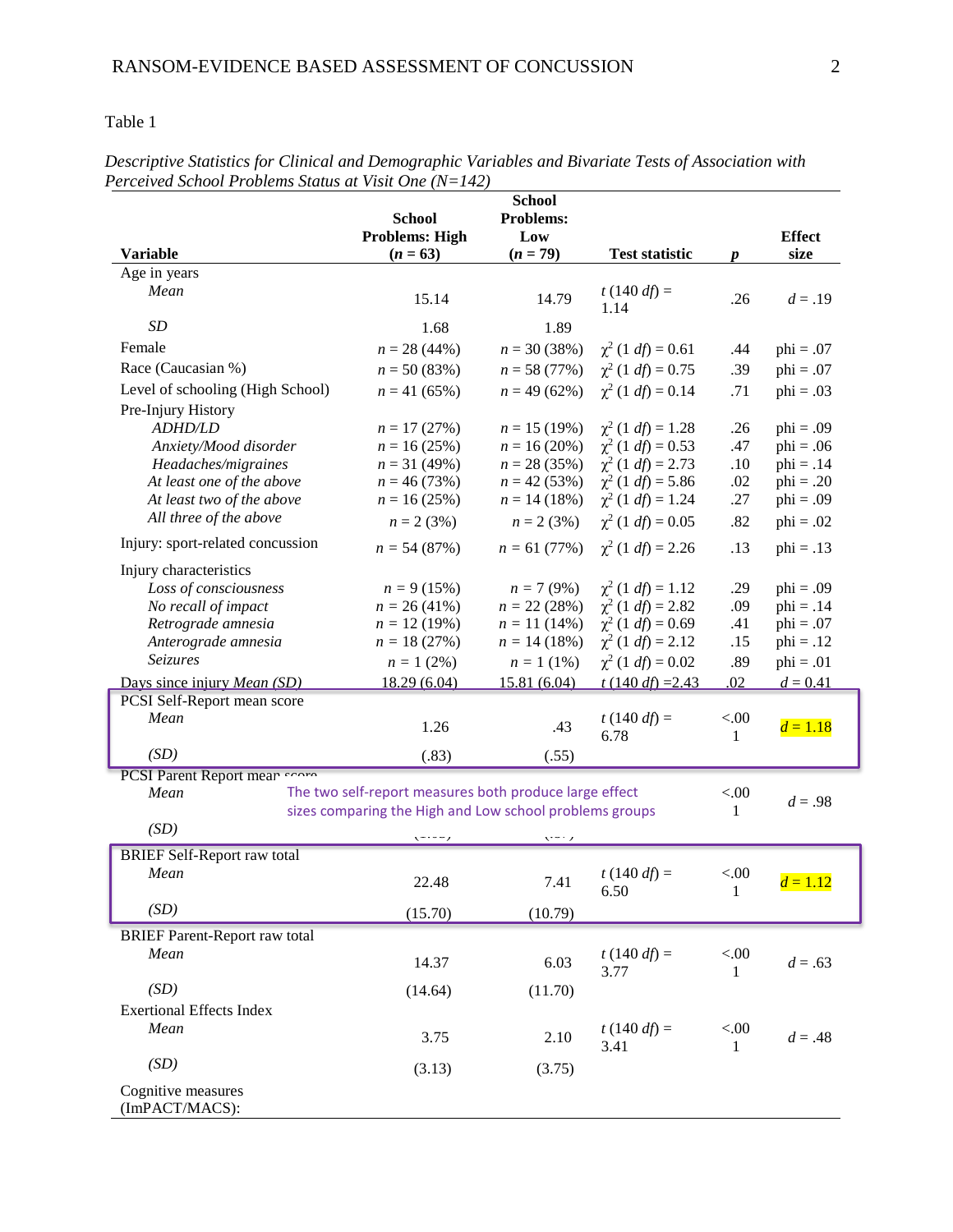# RANSOM-EVIDENCE BASED ASSESSMENT OF CONCUSSION 3

| Processing Speed SS |         |         |                       |     |           |
|---------------------|---------|---------|-----------------------|-----|-----------|
| Mean                | 90.87   | 93.52   | t (140 df) = .92      | .36 | $d = .16$ |
| (SD)                | (15.79) | (17.99) |                       |     |           |
| Memory SS           |         |         |                       |     |           |
| Mean                | 91.75   | 94.96   | $t(140 df) =$<br>1.18 | .24 | $d = .19$ |
| (SD)                | (16.50) | (15.73) |                       |     |           |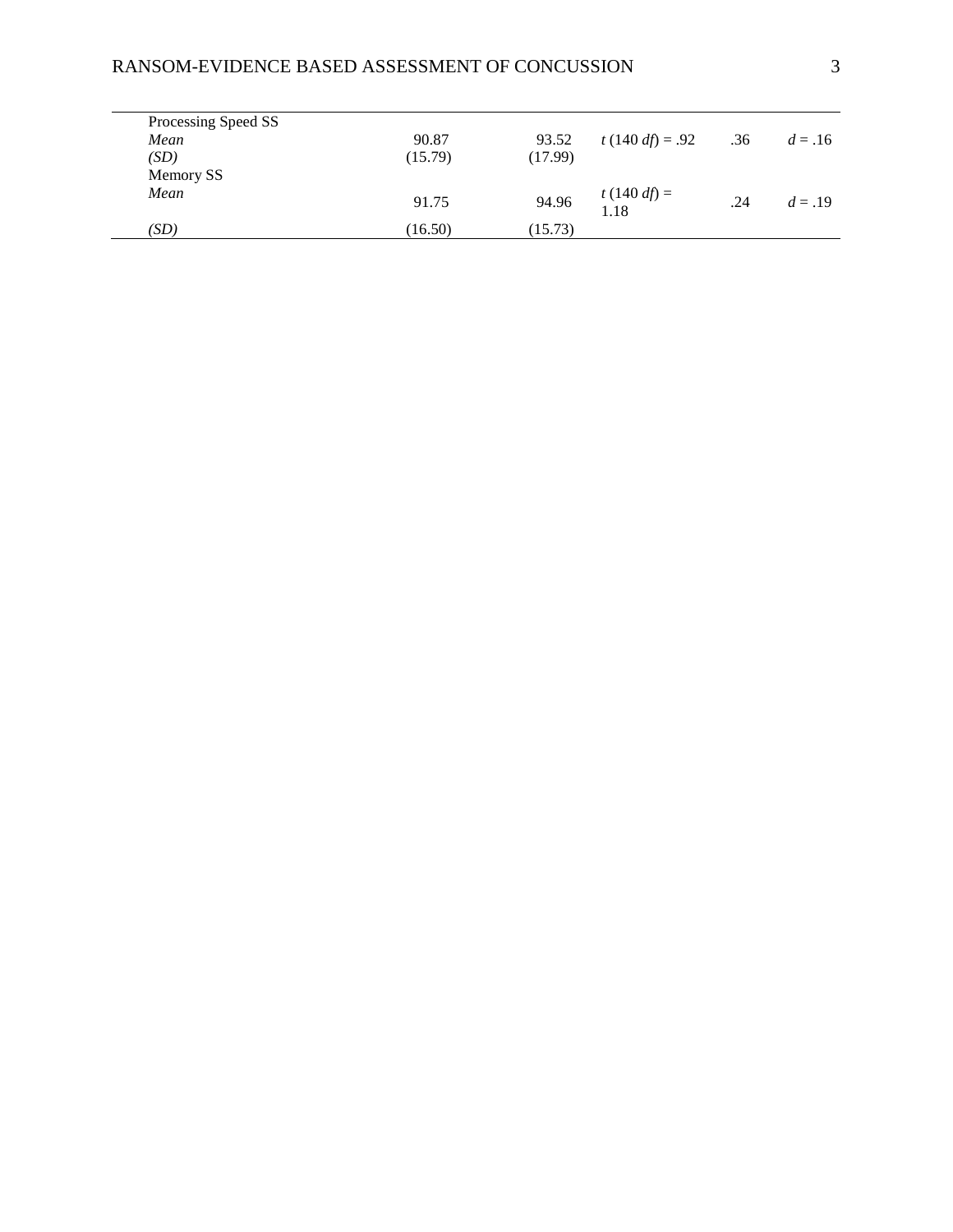### **Correlations among Variables**

|                                    |                                                                                                                                                                                                                          | <b>High</b>      | Pre-injury                  | <b>PCSI-</b>          | <b>PCSI-</b>          | <b>BRIEF-</b>         | <b>BRIEF-</b>         |                       | <b>Processing</b>     | <b>Memory</b>    |
|------------------------------------|--------------------------------------------------------------------------------------------------------------------------------------------------------------------------------------------------------------------------|------------------|-----------------------------|-----------------------|-----------------------|-----------------------|-----------------------|-----------------------|-----------------------|------------------|
| <b>Variable</b>                    | <b>Female</b>                                                                                                                                                                                                            | <b>School</b>    | <b>History</b> <sup>a</sup> | <b>Self</b>           | <b>Parent</b>         | <b>Self</b>           | <b>Parent</b>         | EEI                   | Speed SS <sup>c</sup> | SS <sup>c</sup>  |
| School Problems: High <sup>b</sup> | $-.07d$                                                                                                                                                                                                                  | .03 <sup>d</sup> | $.20***$ <sup>d</sup>       | $.51***$ <sup>e</sup> | $.44***$ <sup>e</sup> | $.50***$ <sup>e</sup> | $.30***$ <sup>e</sup> | $.28***$ <sup>e</sup> | $-.08e$               | $-.10e$          |
| Gender: Female                     |                                                                                                                                                                                                                          | .13 <sup>d</sup> | .14 <sup>d</sup>            | $.25***$              | $.18*$ <sup>e</sup>   | $.21***$ e            | $.21***$ e            | .09 <sup>e</sup>      | .03 <sup>e</sup>      | .06 <sup>e</sup> |
| School Level: High School          |                                                                                                                                                                                                                          |                  | $-.01d$                     | $-.09e$               | .07 <sup>e</sup>      | .11 <sup>e</sup>      | .13 <sup>e</sup>      | .09 <sup>e</sup>      | $.17*$ <sup>e</sup>   | .07 <sup>e</sup> |
| Pre-injury History <sup>a</sup>    |                                                                                                                                                                                                                          |                  |                             | .04 <sup>e</sup>      | $.17*$ <sup>e</sup>   | $-.04e$               | $-0.01$ e             | $-.06e$               | .15 <sup>e</sup>      | .04 <sup>e</sup> |
| <b>PCSI Self</b>                   |                                                                                                                                                                                                                          |                  |                             |                       | .58***                | $.68***$              | $.42***$              | $.39***$              | $-.28***$             | $-.25**$         |
| <b>PCSI</b> Parent                 | $.52***$<br>The two self-report measures are highly correlated with each other<br>- shared source variance, as well as measuring similar constructs<br>(incidentally, the parent-youth agreement is exceptionally high!) |                  |                             |                       |                       |                       | $.65***$              | $.30***$              | $-.14$                | $-.15$           |
| <b>BRIEF Self</b>                  |                                                                                                                                                                                                                          |                  |                             |                       |                       |                       | $.55***$              | $.26**$               | $-.23**$              | $-.19*$          |
| <b>BRIEF</b> Parent                |                                                                                                                                                                                                                          |                  |                             |                       |                       |                       | $.22**$               | $-.14$                | $-.15$                |                  |
| <b>Exertional Effects Index</b>    |                                                                                                                                                                                                                          |                  |                             |                       |                       |                       |                       |                       | $-16$                 | .11              |
| Processing Speed SS <sup>c</sup>   |                                                                                                                                                                                                                          |                  |                             |                       |                       |                       |                       |                       |                       | $.52***$         |

Note. "Pre-Injury History includes diagnoses of ADHD, Learning Disability, Anxiety, Depression, or personal history of headaches/migraines.

 $<sup>b</sup>$  coded such that low academic problems = 0 and high academic problems = 1</sup>

"Standard Score; all others are raw scores, adjusted for retrospective ratings of pre-injury functioning.

#### <sup>d</sup>Phi Coefficient.

ePoint-biserial correlation; all others are Pearson r correlations. \* $p < .05$ , \*\* $p < .01$ , \*\*\* $p < .001$ , two-tailed.

The high correlations among the PCSI and BRIEF scales are consistent with the idea of them being converging measures of the same construct. We didn't report a structural equation model in the paper, but conceptually it helps show what is going on in the later regression models.

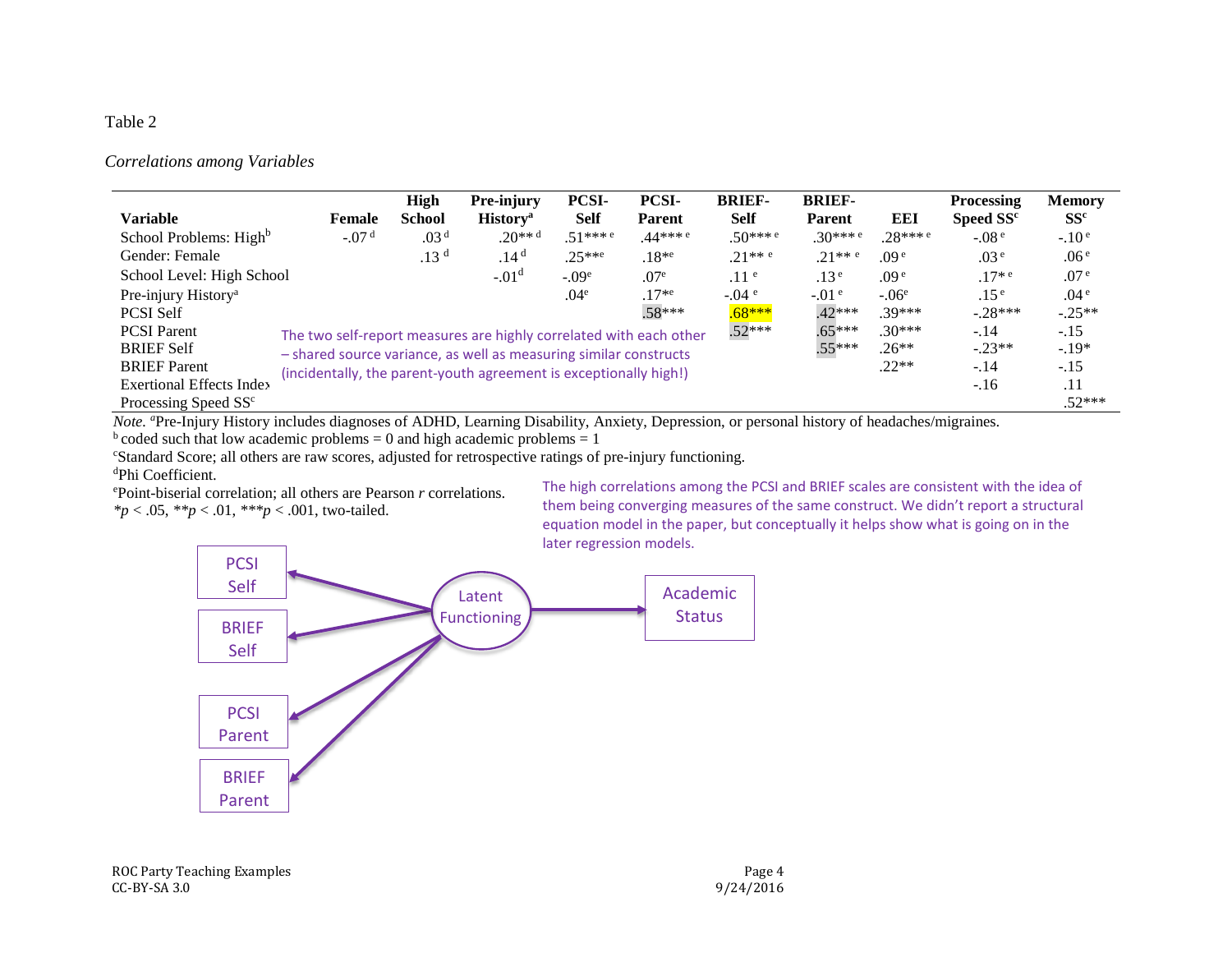*Area under the Curve from Receive Operating Characteristic Analyses Identifying Students reporting School Problems at Visit One with Index Tests and Moderators*

|                                 |                  |                              |                | 95% Confidence Interval |       |
|---------------------------------|------------------|------------------------------|----------------|-------------------------|-------|
| <b>Index Test</b>               | Area under curve | <b>Standard error</b>        | <i>p</i> value | Lower                   | Upper |
| <b>BRIEF Self-Report</b>        | 84               | .03                          | < 0.001        | .78                     | .91   |
| <b>PCSI Self-Report</b>         | <u>.80</u>       | .04                          | < 0.001        | .73                     | .87   |
| <b>PCSI Parent Report</b>       | .79              | The two self-report measures |                | .72                     | .87   |
| <b>BRIEF Parent-Report</b>      | .74              | both produce large effect    |                | .66                     | .83   |
| <b>Exertional Effects Index</b> | .70              | sizes comparing the High and |                | .61                     | .78   |
| Cognitive performance:          |                  | Low school problems groups   |                |                         |       |
| Processing Speed                | .56              |                              |                | .47                     | .66   |
| Memory                          | .57              | .05                          | .17            | .47                     | .66   |